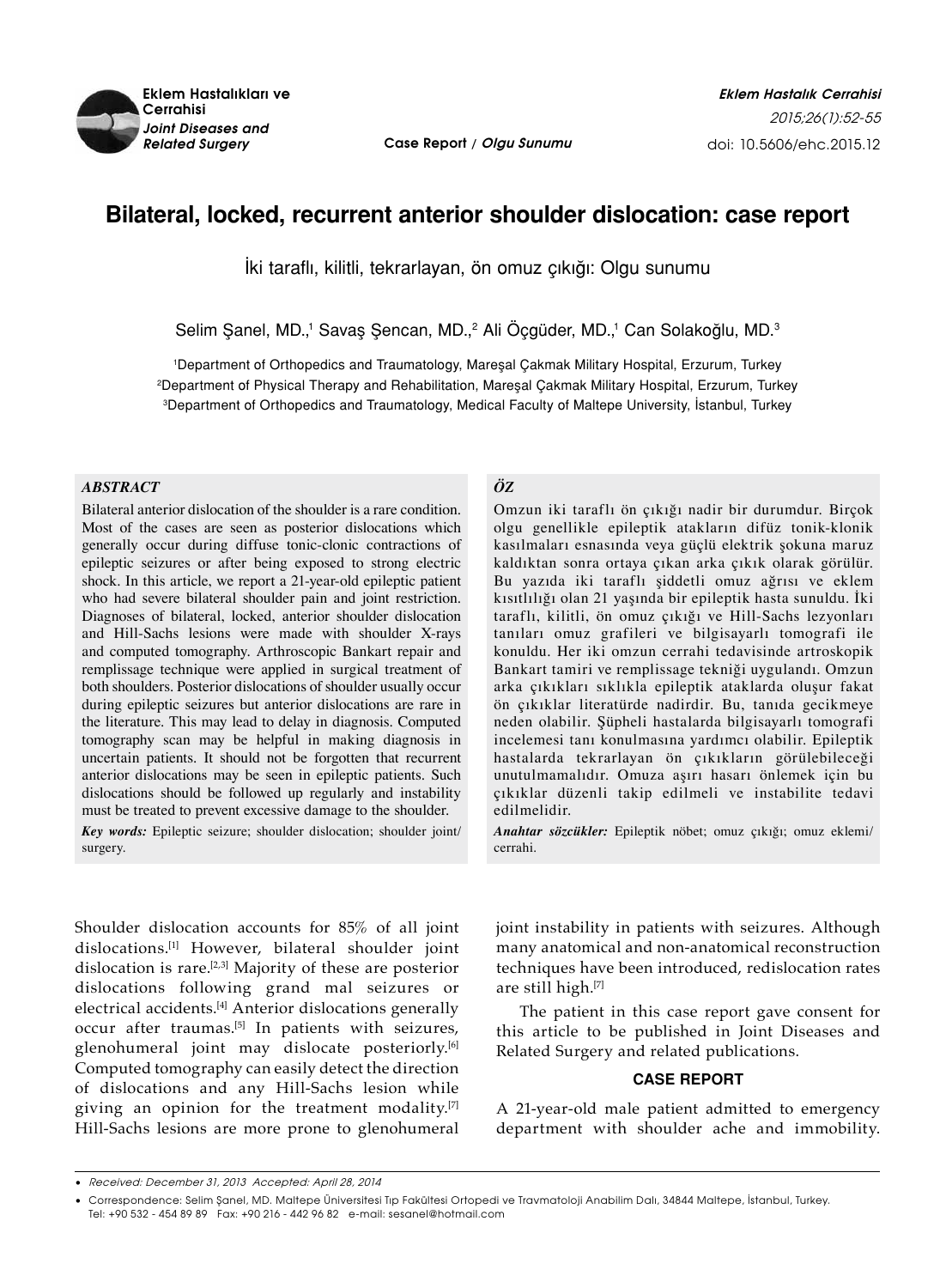

**Figure 1.** Loss of deltoid prominance in both shoulders.

Just before his complaints appeared, grand mal epileptic attack was reported with a history of longstanding anti epileptic treatment period. Patient had two bilateral shoulder dislocations in his history. In physical examination, shoulder joints were in abduction and external rotation. Deltoid muscles were flat just beneath acromion with anterior bulge (Figure 1). Vascular and neurological examinations were normal. X-Ray findings revealed anterior dislocation in both shoulder joints (Figure 2). Computed tomography showed bilateral Hill-Sachs lesion (Figure 3). The case was an acute bilateral anterior shoulder dislocation which occurred during epileptic seizure. Closed reduction by Kocher maneuver was performed under general anesthesia after five hours of acute dislocation.[8] Both arms were rested in arm slings. Bankart repair and remplissage technique were carried out in arthroscopic fashion under general anesthesia to prevent recurrent shoulder joint instability (Figure 4). While right



**Figure 2.** X-ray of both shoulders revealing anterior dislocation.

shoulder was operated two days after closed reduction, left shoulder was operated four weeks after closed reduction. Active abduction, external or internal rotations were not permitted for four weeks after the operation. Patient was given sling for two weeks (Sleep in immobilizer for 2-4 weeks) and began active hand/elbow range of motion exercises and hand gripping at first day of the operation three times daily. Passive and gentle active-assisted range of motion exercises were applied at first two weeks postoperatively.[9,10] After two weeks, patient was referred to a rehabilitation clinic, and followed up for 24 months without any dislocation and complication. Right shoulder limitations of 10° abduction, 10° flexion, 20° extension, 25° internal rotation and 30° external rotation, left shoulder limitations of 15° abduction, 10° flexion, 20° extension, 20° internal rotation, and 35° external rotation were detected.

### **DISCUSSION**

Bilateral posterior shoulder dislocations are usually seen in epileptic patients. Bilateral anterior dislocations in shoulder joints may be seen after grand mal seizures with delayed diagnosis. The rate of delayed diagnosis in bilateral shoulder



**Figure 3.** Computed tomography images revealing bony defects and locking in both humeral head.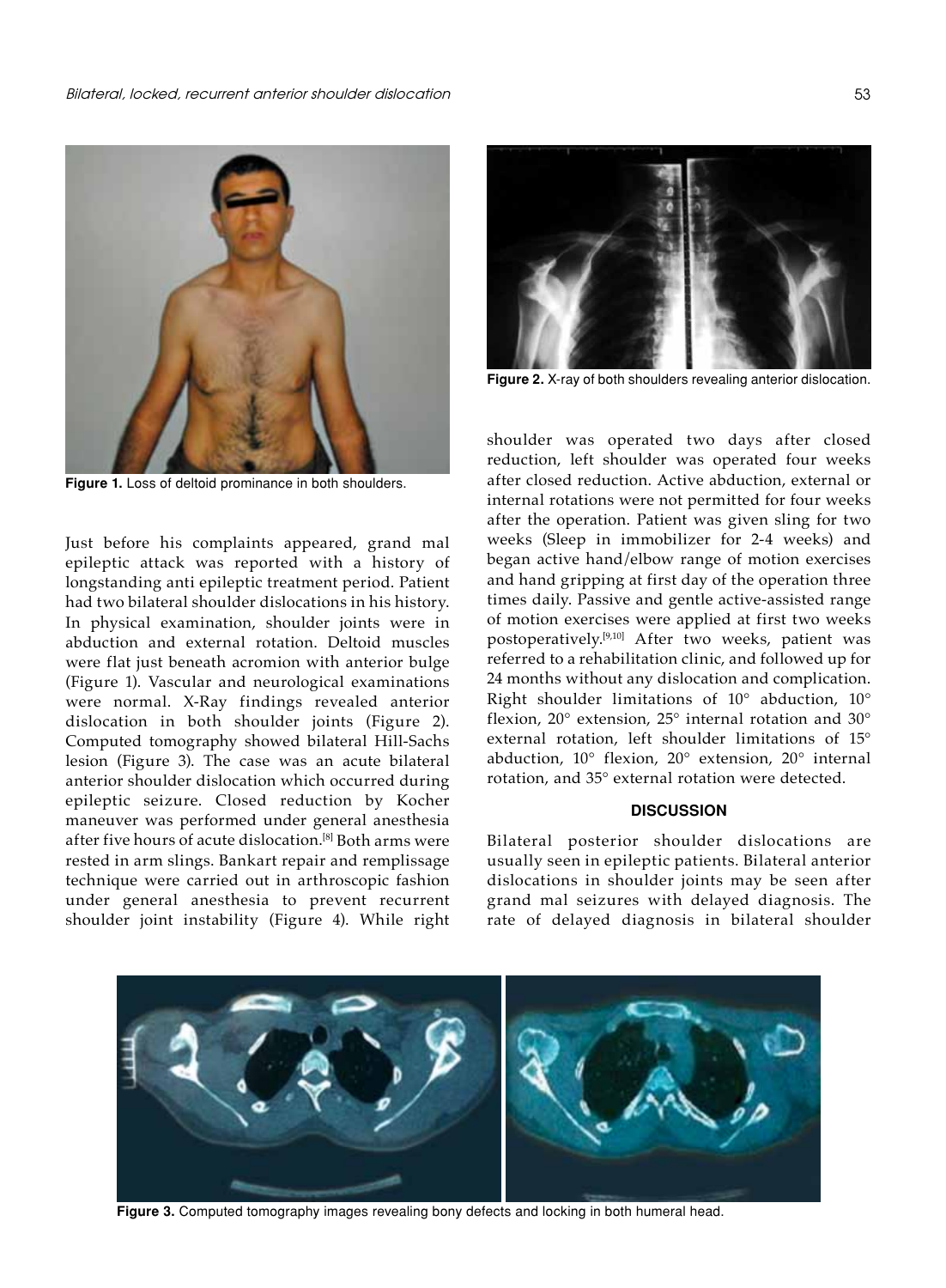

**Figure 4.** Postoperative X-rays of both shoulders after arthroscopic surgical repair.

dislocations is greater than 10%.[7] To our knowledge, in this article, we reported the first bilateral, locked, recurrent, anterior shoulder dislocation in the literature. Lasanianos and Mouzopoulos<sup>[1]</sup> reported a 25-year-old male with bilateral anterior shoulder dislocation. After three weeks of efforts to make a diagnosis, they performed open reduction with internal fixation technique. We applied minimally invasive arthroscopic Bankart repair in our patient.

Yanmış et al.<sup>[11]</sup> described an alternative treatment method for unreduced chronic anterior shoulder dislocations using arthroscopy for both reduction without causing any damage to the joint and also for performing surgical repair of the labroligamentous lesion, whereas we achieved closed reduction under general anesthesia in our patient without compulsion.

We also used remplissage technique to repair Hill-Sachs lesion which may cause recurrent shoulder instability. O'connor-Read et al.<sup>[12]</sup> reported two patients of bilateral shoulder dislocation which have been treated conservatively. As in our patient, Purchase et al.<sup>[13]</sup> have shown the importance of computed tomography to establish Hill-Sach's lesion well as to plan treatment modality.

As Kalkan et al.<sup>[14]</sup> reported in their study, arthroscopic treatment of recurrent acute bilateral anterior dislocation has high success rate. On the other hand, conservative treatment results are better in first acute bilateral anterior shoulder dislocation in elderly patients. Bony defects of humeral head (Hill-Sachs lesion) are determining factors in glenohumeral instability in patients with seizures.[13] Bühler and Gerber<sup>[15]</sup> reported that Hill-Sachs lesions are 12 times more common and glenoid bony fracture incidence in seizure patients suffering from glenohumeral instability is five times more common as compared to normal population. After surgical repair, redislocation rates are high which account for 50% of all surgical procedures.<sup>[15,16]</sup> In the literature, Connolly<sup>[17]</sup> introduced anterior stabilization with infraspinatus tendon transfer to repair anterior dislocations. Purchase et al.<sup>[13]</sup> used remplissage technique with arthroscopic Bankart repair in 2007. In their study, these authors have also shown that remplissage technique is an affective way to prevent recurrent anterior dislocation. We used early arthroscopic Bankart repair with remplissage technique to treat Hill-Sachs lesions and enhance patient's recovery.

Although posterior dislocations are more common in patients with seizures, anterior dislocations should also be kept in mind in epileptic patients.[18] Anterior dislocations should be carefully examined in these patients to prevent delayed diagnosis. The use of advanced imaging modalities such as magnetic resonance imaging or computed tomography with early surgical repair may prevent future recurrent redislocations and more destructive complications in shoulder joint.

#### **Declaration of conflicting interests**

The authors declared no conflicts of interest with respect to the authorship and/or publication of this article.

## **Funding**

The authors received no financial support for the research and/or authorship of this article.

#### **REFERENCES**

1. Lasanianos N, Mouzopoulos G. An undiagnosed bilateral anterior shoulder dislocation after a seizure: a case report.